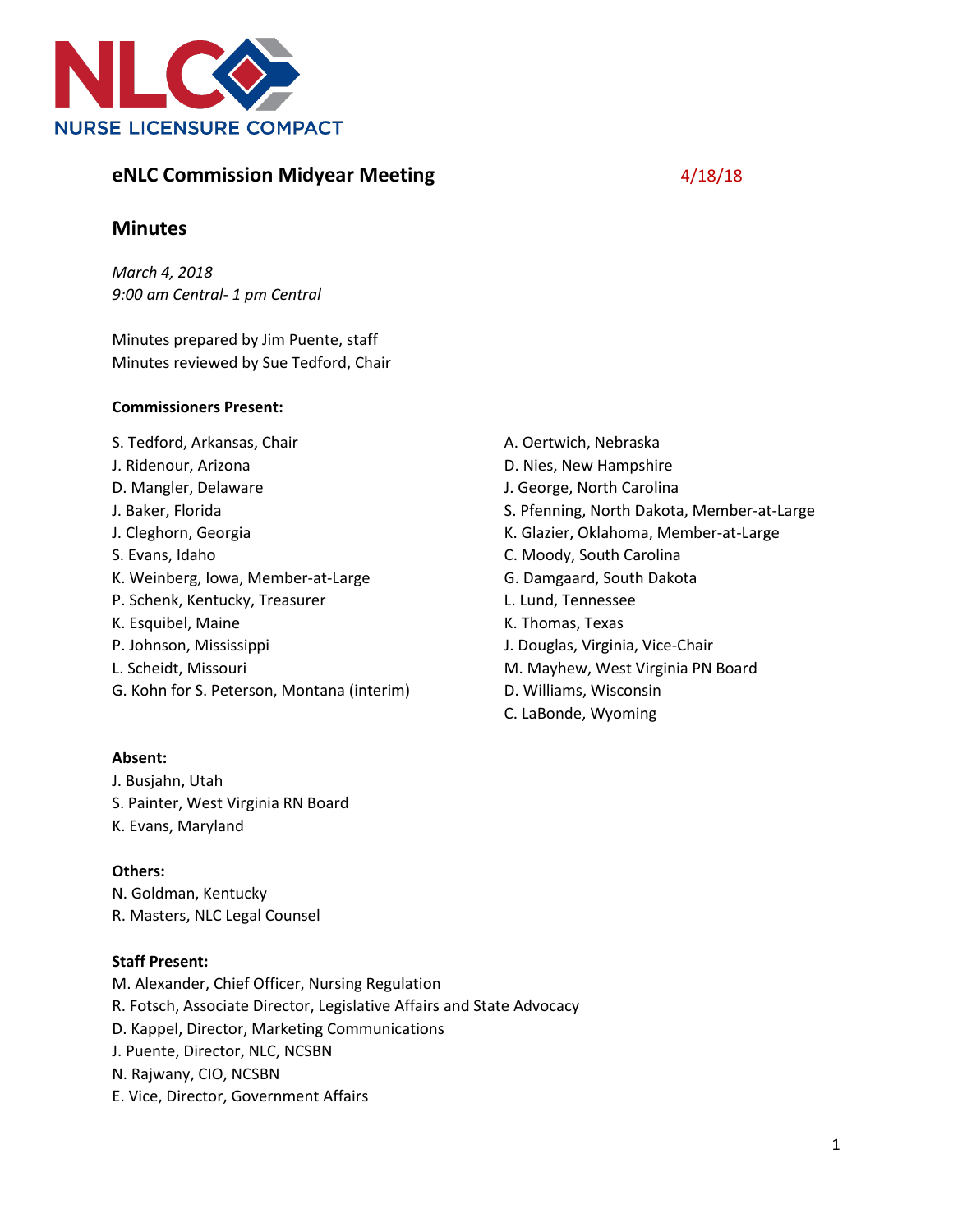# **1. a) Call to Order**

Chair S. Tedford called the meeting to order at 9:07 am.

### **b) Roll Call**

27 states are represented. Tedford declared a quorum present.

#### **2. Minutes of Jan 16, 2018 Meeting**

J. George made a motion to approve the minutes as written and D. Nies seconded. The motion carried.

### **3. a) Legislative Updates**

R. Fotsch provided the legislative update:

- o CO: very quickly passed ENLC and enacted before January 19 deadline.
- o NM: enacted before January 19 deadline also.
- $\circ$  IL: Bill pending; passed in Senate; we have a lobbyist helping to get it passed in the House.
- $\circ$  IN: NLC was amended out of bill and sent to a study committee. Louisville Chamber of Commerce supporting the bill. R. Fotsch presented to INA, which is supportive.
- o KS: Bill passed out of House and assigned to senate committee, moving quickly.
- $\circ$  LA: Filed bill on March 2. LA has a large nursing coalition supporting the legislation.
- o MA: two-year session. Bill moved out of Public Health Committee. Bill sits in Health Care Finance Committee where it must be released by April 25.
- o MI: Blue Cross Blue Shield was instrumental in getting bill introduced. ANA-MI is supportive. Legislative session is year-long. There is no known opposition.
- o MN: ENLC and APRN compact filed on March 2; would be second state with APRN compact bill. Union opposition in MN. Large hospital systems are supportive.
- $\circ$  NJ: Filed four bills, 2 in house and 2 in senate, involved old compact bill and new compact bill in house and same in the senate. Working with NJ Nurses Association, which is supportive.
- $\circ$  NY: Filed bill; filed ENLC with medical compact. Waiting on additional information.
- o RI: Filed bill; switched lobbyists but not enough of Rhode Island coalition to make a difference. Bill pending.
- o VT: Filed bill, Board of Nursing has APRN issues and no time to make aggressive push until 2019. Requested that legislator refile in 2019.
- o NV: Will introduce in 2019.
- o WA: May introduce in 2019.
- o APRN Compact:
	- Until recently NE only state with compact that filed. Bill was sent for committee hearing where it remained. Senator Blood is a strong supporter of compacts.

# **b) Advocacy Activity Updates**

Activities were included in the update above.

#### **c) APRN Compact and Strategy for AMA/ASA**

M. Alexander provided this update.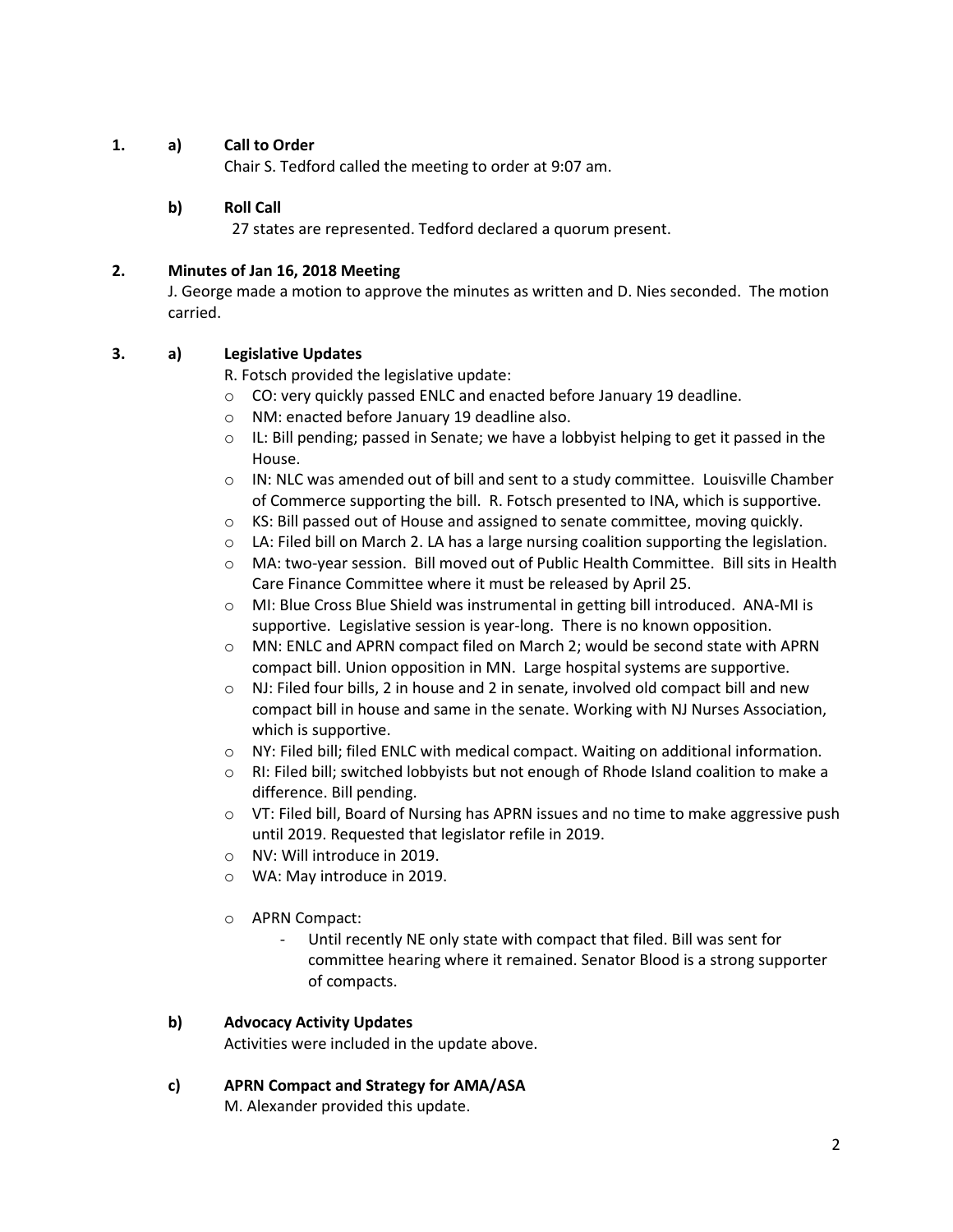- $\circ$  FL, MS, NC, TN have APRN commercials and we also have developed a national website, nursingamerica.org which includes information on all efforts related to APRN.
- o APRN media campaign is being rolled out further; a big part of getting legislature's attention is spreading awareness.

## **4. a) Temporary License Compact Update**

- o G. Damgaard provided a synopsis of the compact.
- $\circ$  AZ: Bill was introduced and went before Senate Finance committee; many questions regarding bill and was told to correct what needs to be corrected and to come back next year. Bill not dead yet.
- o MO: Bill has not been voted on by committee yet.
- $\circ$  ND: Legislative session starting in 2019; this is being monitored for the moment and more to come.
- o NH: Lots of legislation related to workforce; there is a senate bill about temporary license that will most likely pass.
- $\circ$  Masters expressed concerns with this compact due to potential conflicts with NLC.

### **b) Status of Other Healthcare Compacts**

R. Masters provided this update.

- $\circ$  Medical compact: 22 compact states and pending legislation in eight states.
- $\circ$  PT Compact: 15 states are members; it has been introduced in eight additional states.
- o EMS Compact: 12 states have enacted; it is pending in five states.
- o Psychology compact: enacted in three states and introduced in 5 states.

# **5. Treasurer's Report**

P. Schenk provided a report detailing the financial activity YTD. She also presented the proposed FY18 Commission budget for adoption.

K. Weinberg made a motion to adopt the FY 2018 Budget as presented and J. Douglas seconded. The motion carried.

# **6. Rules Committee Report**

a) Recommendations of Rules Committee to Commission

Ridenour reported that Rules Committee met in late February 2018 to review comments from several sources. N. Goldman commented on 17 recommendations made to the Commission. The Rules Committee is requesting comments and questions. The committee will meet again on March 19, 2018.

Ridenour commented that members can provide comments on areas that need to be changed or need more clarity. A meeting to vote on publication of proposed rules is scheduled for May 1.

M. Alexander mentioned research data related to convictions that will be available in 2019. This is part of a 5 year study.

Members reviewed and discussed all 17 recommendations. All recommendations will move forward with the exception of Recommendation #7 re: proposed rule 403 (4) which is deferred for further study.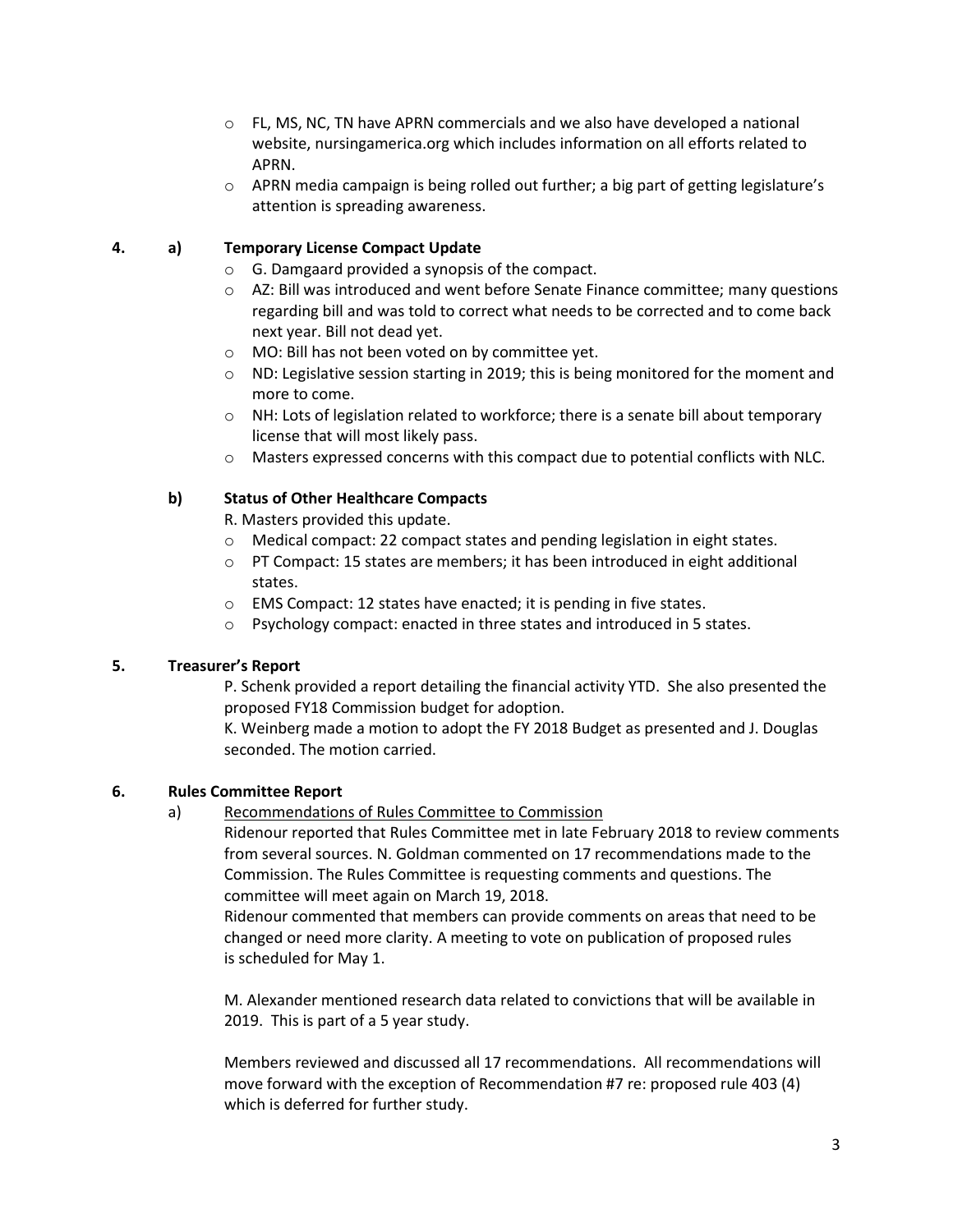## b) Rulemaking Timeline

March 19: Rules Committee meeting. May 1: Members vote to publish proposed rules and amendments. August 14: members vote on final rules.

### **7. Training and Education Committee Report**

- a) Training Resource Webpage
	- o ENLC training resource webpage has been deployed.
	- o This resource was developed for member states to use.
	- o Resource was developed by NCSBN e-learning workgroup, headed by NCSBN staff Tammy Spangler.
	- o The page is divided into 4 specific sections (ENLC overview, Legal Issues and Investigations, Nursys & ENLC, Communicating to Constituents) with each section further defined with learning objectives, subtopics, and training opportunities to support learning objectives in each area.
- b) eLearning Legal and Rules Resource
	- $\circ$  This is the next resource being developed so that individuals can more easily connect the dots regarding various licensure activities.
- c) Leader to Leader for CNOs
	- o The Leader to Leader Special Edition issue received very positive responses.
	- o This year Leader to Leader for educators went out to everyone. Now there is concern that sending to everyone might confuse states that already adopted.
	- o Telephonic nursing is a focus.
	- o The recommendation was made that since telephonic nursing is focus, further thought into how communication can be crafted so that all states may receive a version of Leader to Leader, rather than non-compact states only.
- d) Media Training
	- o Kappel reported that a brief conversation regarding media training was conducted and that there are several sources for different types of media training.
	- o Goal is to create targeted training that would be of most assistance to ENLC Commissioners.
	- o Feedback was requested so that Kappel could get better sense of type of training that would work best and types of issues to address.
	- o Suggestions made: webinar format; training should include downloadable toolkit; crisis communication as topic; message development as topic; creating good media stories as topic- i.e. disaster relief, mental health issue.

#### **8. Operations Committee Report**

Puente reported that implementation checklist was developed which states can use. This helpful tool is available in a new fillable PDF format online. (See tab 8 of booklet). Puente indicated that Executive Committee will look at the next charge for the operations committee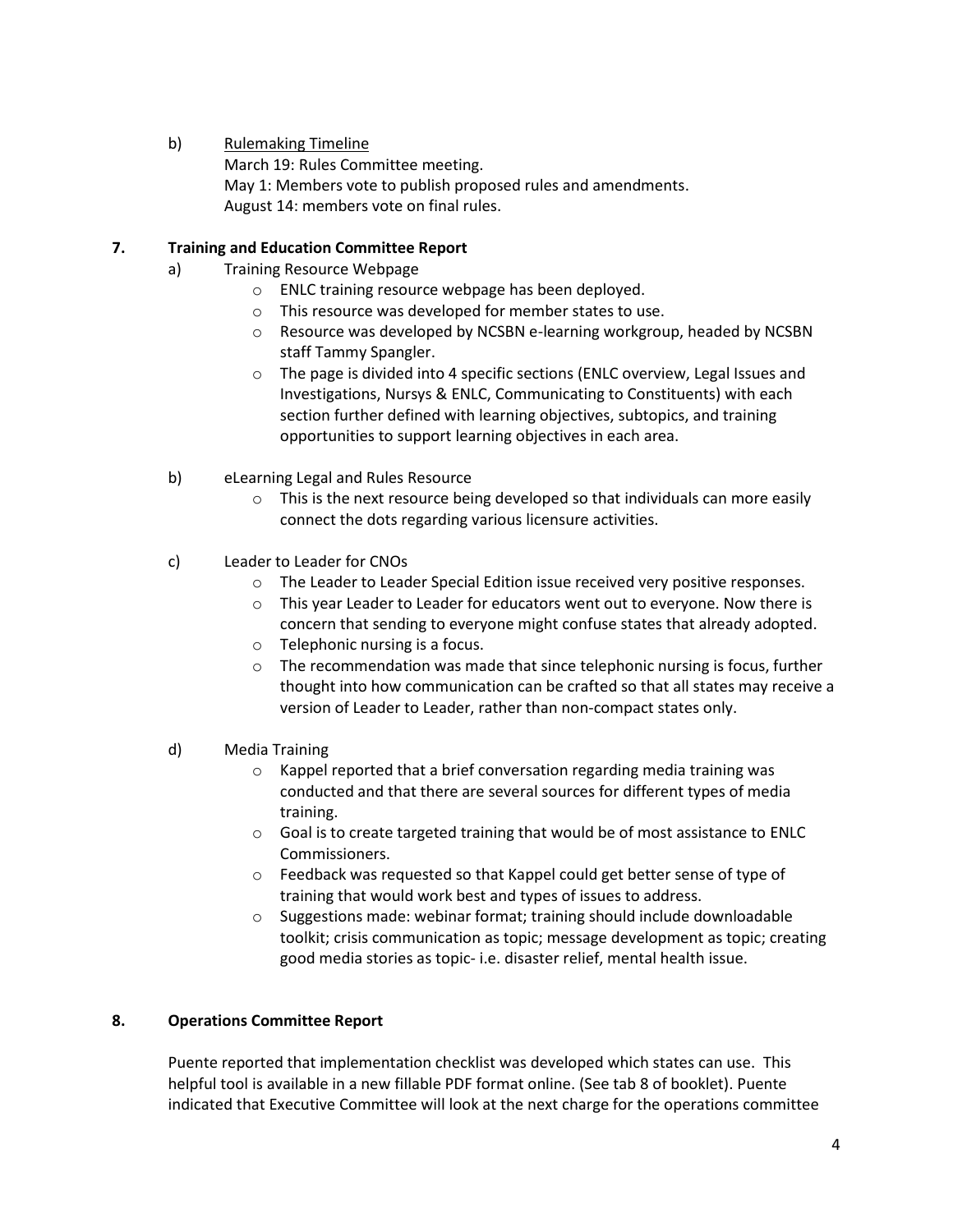during April meeting. Another tool that is needed is a self-assessment for compliance and has been suggested as the next project.

# **9. Committee Appointments**

- Election Committee (2)
	- $\circ$  Tedford reported that due to the fact that elections are coming up, an elections committee needs to be formed. Indicated there are usually two committee members on board and the job duty requires a time commitment of about 1 x per year with meetings held via teleconference. Tedford called for volunteers, who are indicated below:
		- Cynthia LaBonde, WY
		- Joe Baker, FL
- Policy Committee (5)
	- o Tedford indicated need for policy committee to review policies that are needed. Meetings are held via conference call and focus on reviewing policies on a scheduled basis. Called for volunteers, who are indicated below:
		- Libby Lund, TN
		- Sandy Evans, ID
		- Julie George, NC
		- Denise Nies, NH
		- Joe Baker, FL
		- Stacey Pfenning, ND
- Compliance Committee (5)
	- $\circ$  Tedford indicated need for compliance committee, which oversees compliance with the compact and addresses non-compliance issues. Members of this committee will need some experience and familiarity with statutes and rules. Minimal meeting requirements are 4x per year via conference call; in event of large task 1 day face-to-face meeting is possibility. Meeting requirements to vary based on charge and compliance issues. Currently, this committee is accepting volunteers and executive committee will choose 5 individuals from the list of volunteers; choices will be made at Executive Committee meeting in April. Volunteer list below:
		- Jay Douglas, VA
		- Sam Delp, CO
		- Fred Knight, AR
		- Megan Hudson, ME
		- Jim Cleghorn, GA
		- James Peters, WY
		- Lori Scheidt, MO

#### **10. Elections (Tedford/Puente)**

Positions with terms ending 9/30/2018:

**Vice-Chair**

-

Jay P. Douglas, MSM, RN, CSAC, FRE (VA) (Term ends September 30, 2018)